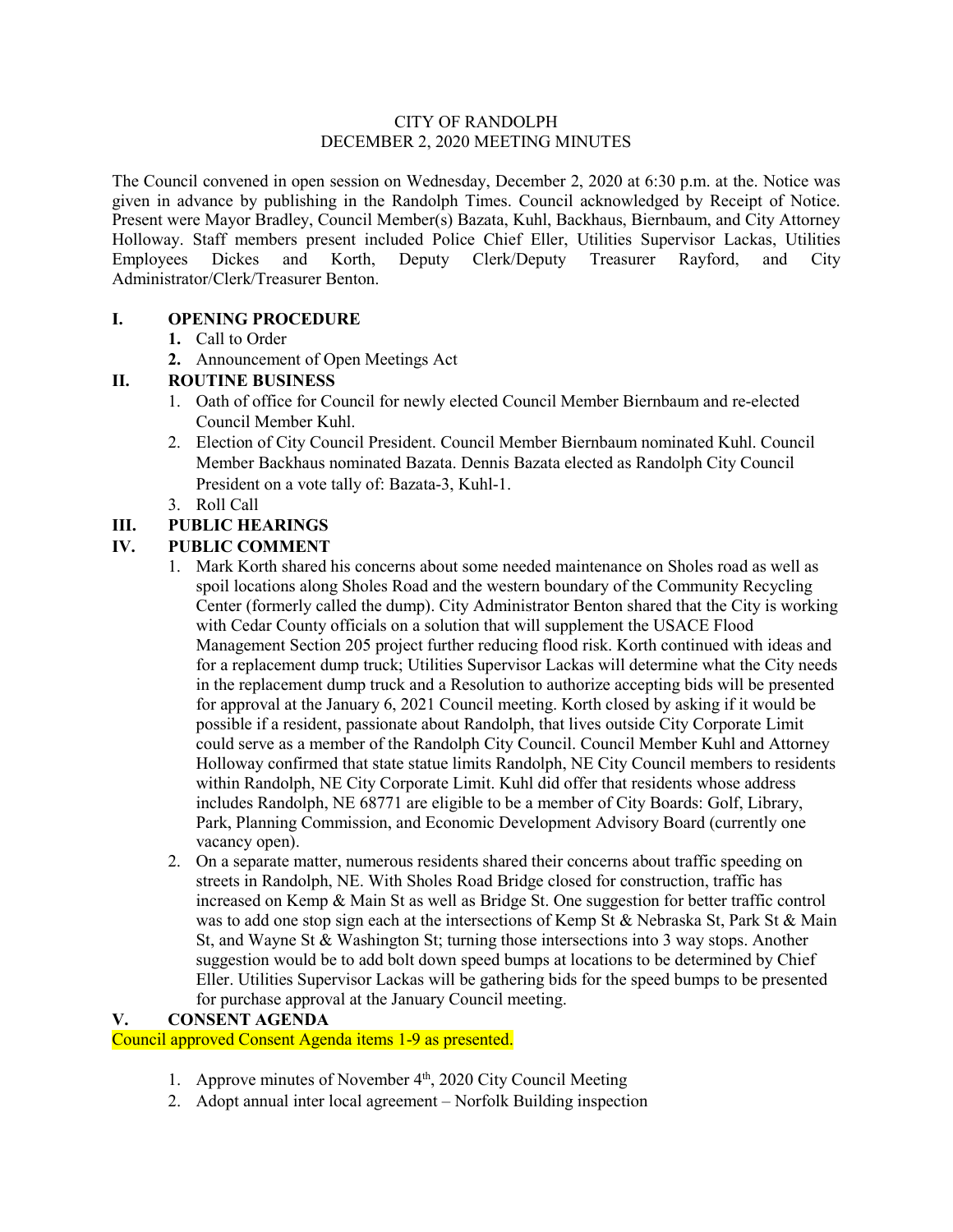- 3. Consideration of approval of the Mayor's reappointment of:
	- o Engineer of Record- JEO
	- o City Street Superintendent- Terry Mead
	- o City Attorney- Keelan Holloway
	- o Ambulance Services for 2021- EMS Billing Services, Inc.
	- o Golf Board- Bill Schmit & Mike Strathman
- 4. Consideration of approval of the Mayor's appointment of:
- 5. City Physician- Kelly Ellis
- 6. Building Inspectors- Inter local agreement for Building Inspection Services with City of Norfolk
- 7. Economic Development Advisory Board Crawford, Fye, Linville, Strathman
- 8. Approve Thun Propane Tank Permit 210 S Main St
	- 9. Review and approve changes to Randolph Summer Youth 2021 Code of Conduct

#### **VI. REGULAR AGENDA**

- 1. Viking Water Tower proposal presentation by Brandon Vandermey
- 2. Council approved Viking Water Tower maintenance proposal pending legal approval of agreement from City Attorney Holloway.
- 3. Review and approve Claims- Council approved claims as presented.

|                        | CODE -CLAIMS Nov 5 - Dec 2, 20        |            | TI             |
|------------------------|---------------------------------------|------------|----------------|
| FE                     | American Legal Ord Codify \$4,922.50  |            | TI             |
| $\mathbf{H}\mathbf{I}$ | Ameritas<br>\$32.61                   |            | PF             |
| <b>TS</b>              | \$148.63<br>Appeara                   |            | EI             |
| SU                     | B's Enterprises Incorporated \$728.00 |            | FF             |
| SG                     | BACKUS SAND & GRAVEL \$139.15         |            | T)             |
| IN                     | Ball Insurance Services \$2,046.24    |            | T)             |
| PP                     | BARCO                                 | \$513.27   | PF             |
| SE                     | Bauer Underground \$45,510.00         |            | EI             |
| GA                     | BERNER'S SERVICE \$456.77             |            | $U^{\prime}$   |
| <b>SE</b>              | Billerbeck Construction \$2,500.00    |            | PF             |
| <b>UT</b>              | <b>Black Hills Energy</b>             | \$384.91   | R <sub>1</sub> |
| SU                     | Border States Ind Inc. \$1,076.46     |            | D)             |
| SE.                    | Brian Winkelbauer                     | \$450.00   | G,             |
| SE                     | <b>BRUCE TUNINK BACKHOE \$150.00</b>  |            | SI             |
| SU                     | Business Card \$875.64                |            | Sl             |
| UT                     | CITY OF RANDOLPH \$7,763.38           |            | Sl             |
| TE                     | D C Communications                    | \$9.80     | P(             |
| <b>RM</b>              | Elite Diesel & Auto Rep $$2,659.13$   |            | Sl             |
| EQ                     | Garvin's CB Shop                      | \$2,285.00 | G,             |
| LE                     | Grossenburg Implement \$600.00        |            | U              |
| FE                     | HireRight, LLC \$250.00               |            | Sl             |
| SU                     | JIM'S FOOD CENTER \$17.03             |            | Sl             |
| <b>SU</b>              | LEITING AUTO SUPPLY \$179.05          |            | R١             |

- R Lied Randolph Public Lib Treas 900.00 E Lingo Communications \$144.37 P Love Signs \$675.00 N Midwest Laboratories Inc \$182.00 E NDEE- FISCAL SERV \$16,131.63  $X$  NEB DEPT OF REV  $$6,722.88$  $X$  NEB DEPT OF REV  $$1,206.31$ P Neb Labor Law Poster Service \$455.50 N Nebraska Public Health Lab \$15.00 T NE PUB POWER DIST \$36,326.38 P NORFOLK DAILY NEWS \$40.00 M PAUL'S WELDING \$125.21 L R&L Carriers \$145.60 A RANDOLPH FARM SUP \$1,333.43 SAFETY-KLEEN CORP. \$247.20 SU SAM'S HARDWARE HANK \$74.09 J Stella Jones Corporation \$11,325.00 D U S Post Office \$192.70 J UECO \$1,107.70 A US 20 LLC \$123.70 UT US DEPt OF ENERGY \$2,928.29 J WATTIER TRUE VALUE \$741.81 J WESCO \$3,703.81 RM West-Hodson \$1,128.75
- 4. Review and approve Randolph Farm Supply Claims. Item tabled, no longer needed as Brad Bargstadt no longer Council Member.
- 5. Council approved Resolution 2020-20, authorizing the signing of the Year End Certification of the City Street Superintendent form by the Mayor.

RESOLUTION 2020-20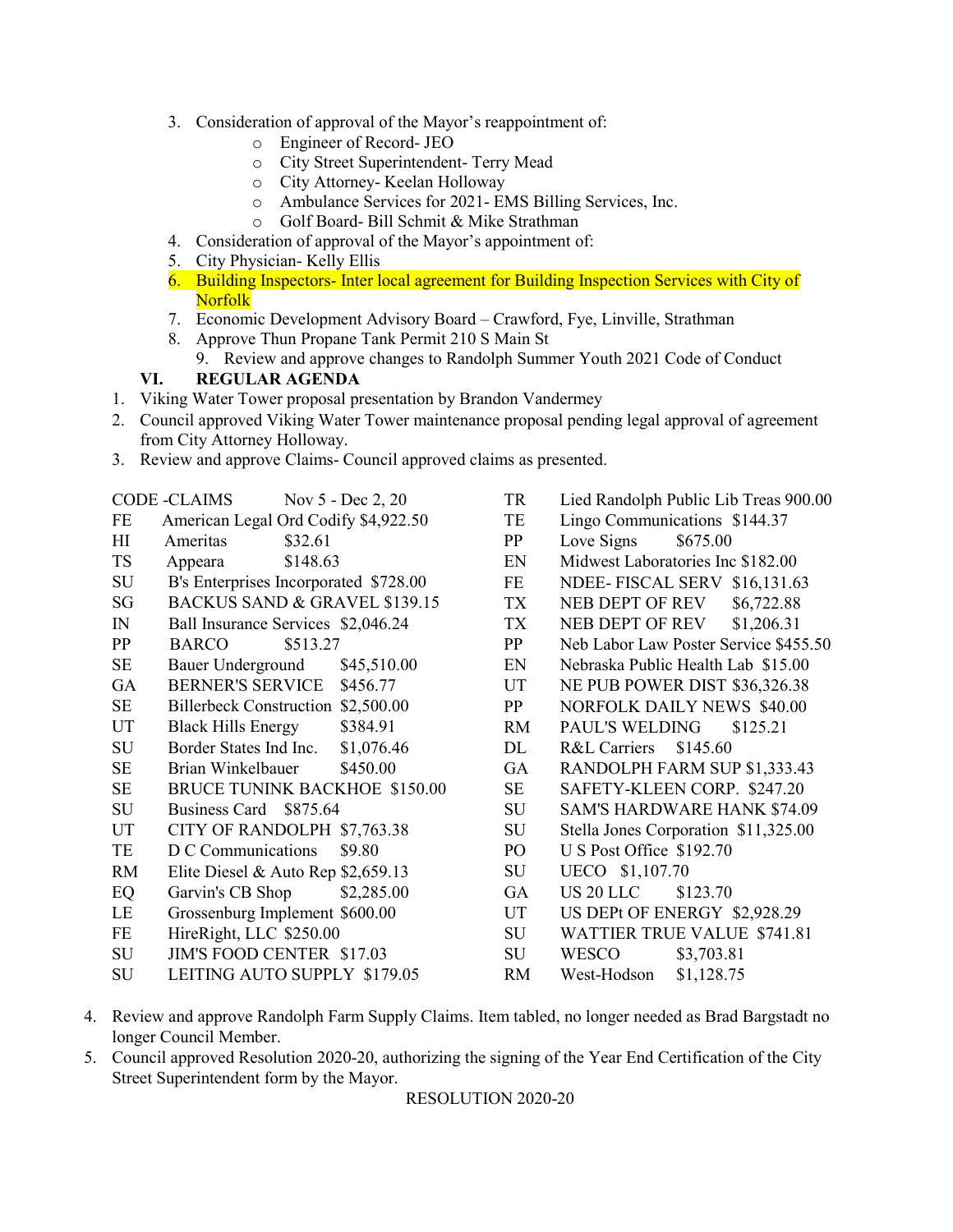SIGNING OF THE YEAR-END CERTIFICATION OF CITY STREET SUPERINTENDENT 2020 WHEREAS: State of Nebraska Statutes, sections 39-2302, and 39-2511 through 39-2515 details the requirements that must be met in order for a municipality to qualify for an annual Incentive Payment; and WHEREAS: The State of Nebraska Department of Transportation (NDOT) requires that each incorporated municipality must annually certify (by December  $31<sup>st</sup>$  of each year) the appointment of the City Street Superintendent to the NDOT using the Year-End Certification of City Street Superintendent; and

WHEREAS: The NDOT requires that such certification shall also include a copy of the documentation of the city street superintendents appointment, i.e., meeting minutes; showing the appointment of the City Street Superintendent by their name as it appears on their License (if applicable), their License Number and Class of License (if applicable), and type of appointment, i.e., employed, contract (consultant, or inter local agreement with another incorporated municipality and/or county), and the beginning date of the appointment; and

WHEREAS: The NDOT also requires that such Year-End Certification of City Street Superintendent shall be signed by the Mayor or Village Board Chairperson and shall include a copy a resolution of the governing body authorizing the signing of the Year-End Certification of City Street Superintendent by the Mayor or Village Board Chairperson.

- 6. Resolution 2020-21 Ratification of LARM Election tabled, as City of Randolph did not attend annual LARM Election meeting
- 7. Council approved Resolution 2020-22 Employee Personnel Manual Changes as modified in discussion. RESOLUTION NO. 2020-22

A RESOLUTION AMENDING THE EMPLOYEE HANDBOOK OF THE CITY OF RANDOLPH, NEBRASKA.

BE IT RESOLVED BY THE MAYOR AND CITY COUNCIL OF THE CITY OF RANDOLPH, NEBRASKA,

WHEREAS, the Mayor and City Council of the City of Randolph, Nebraska ("City"), upon recommendation from the City Administrator, approve the attached revisions to the City Employee Handbook effective December 14, 2020.

NOW, THEREFORE, BE IT RESOLVED by the Mayor and City Council that the attached revisions to the current City Employee Handbook be incorporated to the same and amend the City Employee Handbook effective upon December 14, 2020 and the passage and approval of this Resolution. All Ordinances, Resolutions, and City policies inconsistent herewith are hereby repealed. PASSED AND APPROVED this 2nd day of December, 2020.

8. Motion by Bazata, seconded by Kuhl to introduce, waive three readings, and adopt Ordinance 708 Small Cell Infrastructure. Council approved

## ORDINANCE# 708

AN ORDINANCE OF THE MUNICIPALITY OF RANDOLPH, NEBRASKA ADOPTING A NEW CHAPTER ENTITLED "SMALL WIRELESS FACILITIES REGULATIONS FOR THE RIGHT-OF-WAY" AND PROVIDING FOR AN EFFECTIVE DATE.

WHEREAS, federal laws and regulations that govern local zoning standards and procedures for wireless communication facilities have substantially changed; and

WHEREAS, the Municipality desires to update its local standards and procedures to reasonably regulate wireless communication facilities aesthetics, to protect and promote the Municipality's unique character in a manner consistent with state and federal laws and regulations; and

WHEREAS, the Municipality intends to fully comply with state and federal law; and

WHEREAS, federal laws and regulations, wireless technology and consumer usage have reshaped the environment within which wireless communication facilities are permitted and regulated.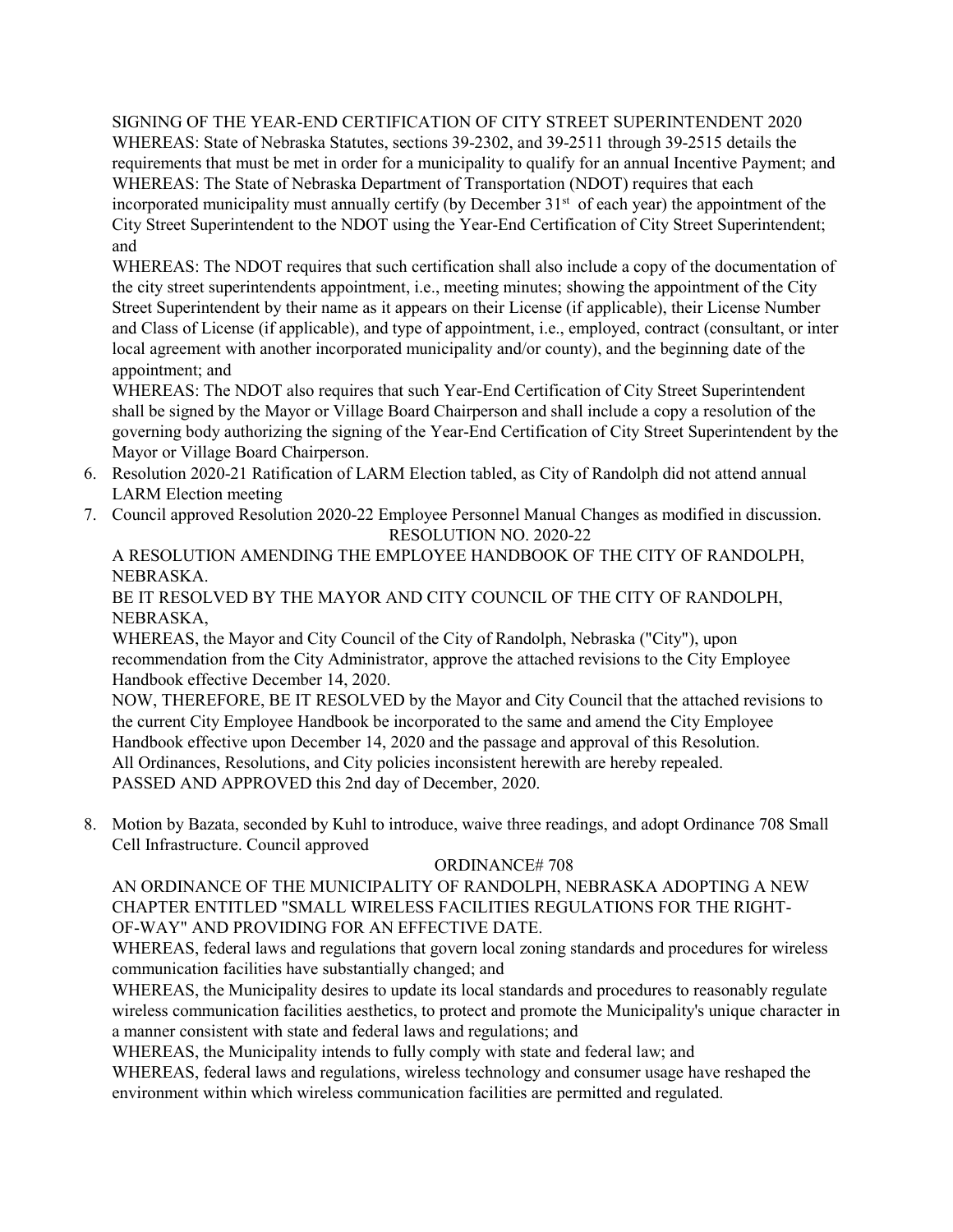NOW, THEREFORE, BE IT ORDAINED by the governing body of the Municipality of Randolph, Nebraska that the Municipal Code of Randolph shall be amended as follows:

Section 1. Amendment That the Municipal Code is hereby amended by adding the following Chapter entitled "Small Wireless Facilities Regulations for the Right-of-Way".

PASSED, APPROVED, AND ADOPTED by the City Council and the Mayor of the City of Randolph, Cedar County, Nebraska al their regular meeting held on the 2nd day of December, 2020.

- 9. City of Norfolk Building Inspection Agreement Ordinances. Item 9 tabled for further review of newly adopted 2018 International Property Maintenance Code to verify if additional codes are currently needed for City of Randolph.
	- o Ordinance 710 introduce, waive three readings, and adopt Fuel Gas Code
	- o Ordinance 713 introduce, waive three readings, and adopt Residential Code
	- o Ordinance 714 introduce, waive three readings, and adopt Building Code
	- o Ordinance 715 introduce, waive three readings, and adopt Energy Code
	- o Ordinance 716 introduce, waive three readings, and adopt Mechanical Code
	- o Ordinance 717 introduce, waive three readings, and adopt Plumbing Code
- 10. Department Reports were presented by Chief Eller and Utilities Supervisor Lackas. Snow fence has started being installed and Christmas decorations are up. The Utilities Department, fixed a water leak on Nebraska St and ordered a floor cleaner for auditorium to expedite and improve floor cleaning. A couple of road patches have also been completed on W Broadway St. Upcoming work includes a couple projects for the Auditorium such as applying some adhesive to fix loose floor tiles in the kitchen and gathering bids to repairing and painting sheet rock in front of the stage and insulating the side storage. The Utilities Department is also marking/locating all utilities east of Main St, related to the water and sewer GIS project with JEO to update and digitize records. This project with JEO will also be updating Storm water and electrical infrastructure records. Once the GIS project is completed, the City will have new utility books and a digital archive online that can be kept current by Utilities Supervisor Lackas. Fall street sweeping has begun to remove leaves from streets; this will improve snow removal process as well. Planning Commission Chair Schmit and Council Member Bazata discussed a tree planting program with the NRD for the City to utilize in 2021; more discussion to follow on where to plant the trees. Deputy Clerk/Deputy Treasurer Rayford shared that the City Hall remodel is completed, with the exception of a few minor details. Cemify has completed GIS mapping of Randolph Cemetery. Residents can still request participating in the Christmas Lighting Discount. With COVID19, residents can call the City Offices to request being added to the list. Auditorium rental agreement has been revised and reviewed by City Attorney Holloway. Rayford is working on some basic guidelines for the Economic Development Advisory Board (EDAB), first meeting will be in January 2021. Rayford applied for and received a \$500 grant from LARM, funds will be utilized to add a security camera for one of the City Properties. Administrator Benton shared 2D rendered drawings from JEO for the City of Randolph Pool Zero Entry upgrade and Splash Pad construction. Project includes updating pool mechanical and plumbing as well. Rendered drawing will be posted at Blast from the Past event on December 11 at City Auditorium to raise awareness of fundraising project. Fundraising may take a couple years. RCGC remains profitable in the off season; Clubhouse is open, a lot of remodeling efforts are underway. Progress is being made on W Broadway Nuisance properties, 2 of 3 property owners agreeable to requested internal inspection for structural concerns. City will be pursuing a warrant for internal inspection on the 3<sup>rd</sup> property. City of Norfolk will be doing internal structural inspections to determine next steps; Chief Eller will be present during inspections. Utilities Employees Dickes and Korth are working on Wastewater and Water Operator certifications. Electrical Superintendent Beck is working on utility relocation projects on Sholes Rd, Main St, and Douglas St for the Flood Management Project. Once completed on Sholes road relocate project, Beck will switch to a utility relocate at Main St and Hwy20 boring under Hwy 20 for Cedar County